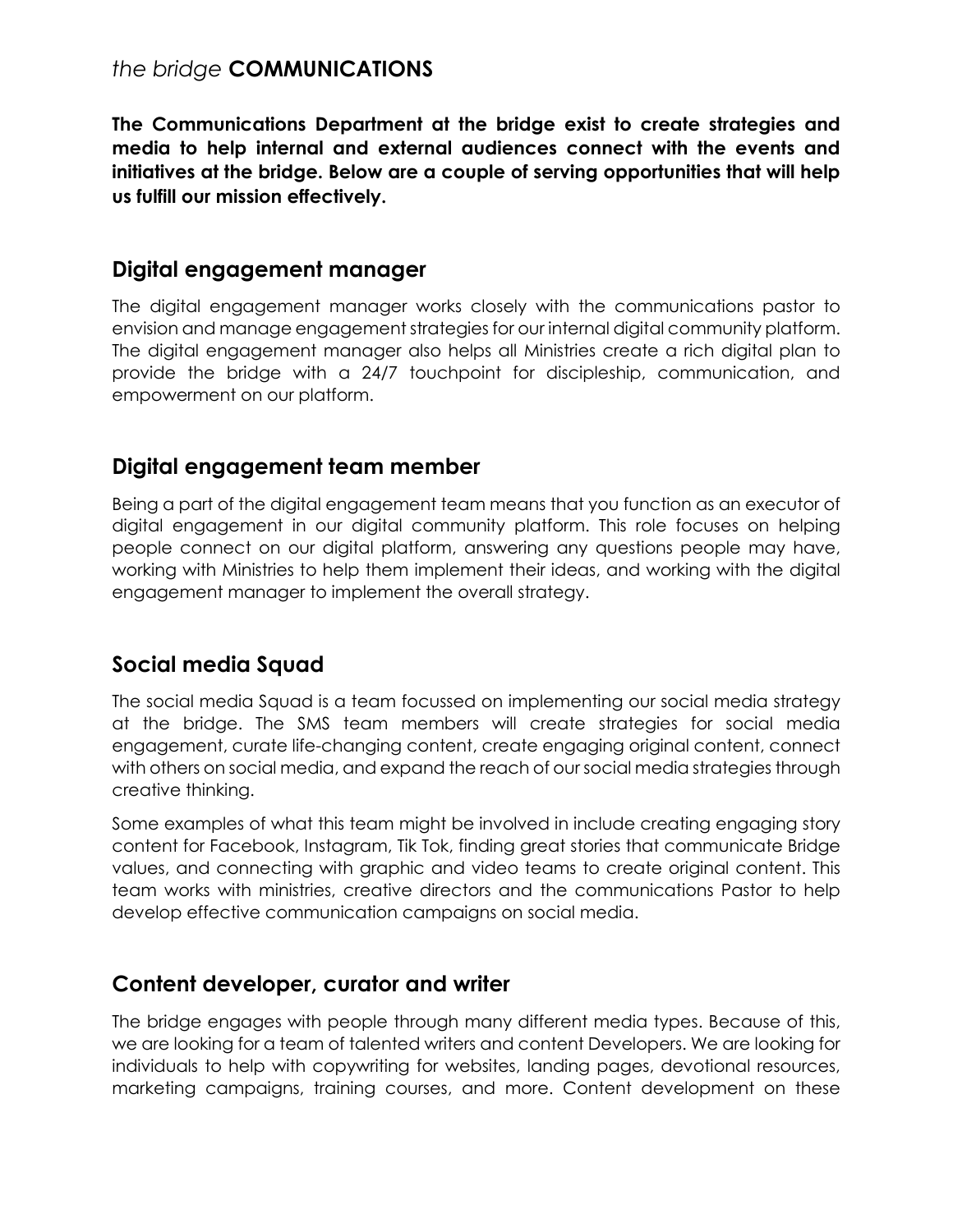# *the bridge* **COMMUNICATIONS**

platforms is becoming more necessary as we move forward. Increasing our effectiveness here helps us reach more people for Christ.

### **Videographer/Video Production**

If you have a passion for film and video production, we need you in our bridge cinematography team. Video is increasingly becoming one of the most effective forms of communication. Because of this, we desire to build a team of video storytellers, directors, and producers to join our team. You will participate in various film projects across multiple ministries at the bridge.

# **Graphic designer**

Graphic design is an essential part of communications. We are looking for a team of individuals gifted in visual design to help us communicate what God is doing at the bridge. You will create graphics for video assets, print products, websites, apparel, events, campaigns, and more on this team. You may also have the opportunity to be involved in strategic planning around visually representing various initiatives at the bridge.

# **Actor**

The Communications Department is looking for people passionate about acting. This role may involve on-camera acting for promotional videos, various creative projects, and may include in-person on-stage moments as well. We're looking for people comfortable presenting in front of a camera. This is an "on-call as projects arise" type of role.

### **Data management**

The Communications Department is looking to better analyze and understand the effectiveness of all our communication channels. This team is involved in capturing the data for these channels, organizing the data according to our goals and helping understand areas of improvement. To this end, we are looking for people gifted in data entry and management to help us collect, organize, and interpret it for greater effectiveness. This role involves looking at Google analytics data for all of our websites and our engagement data for email, social media, advertising campaigns, and mobile apps.